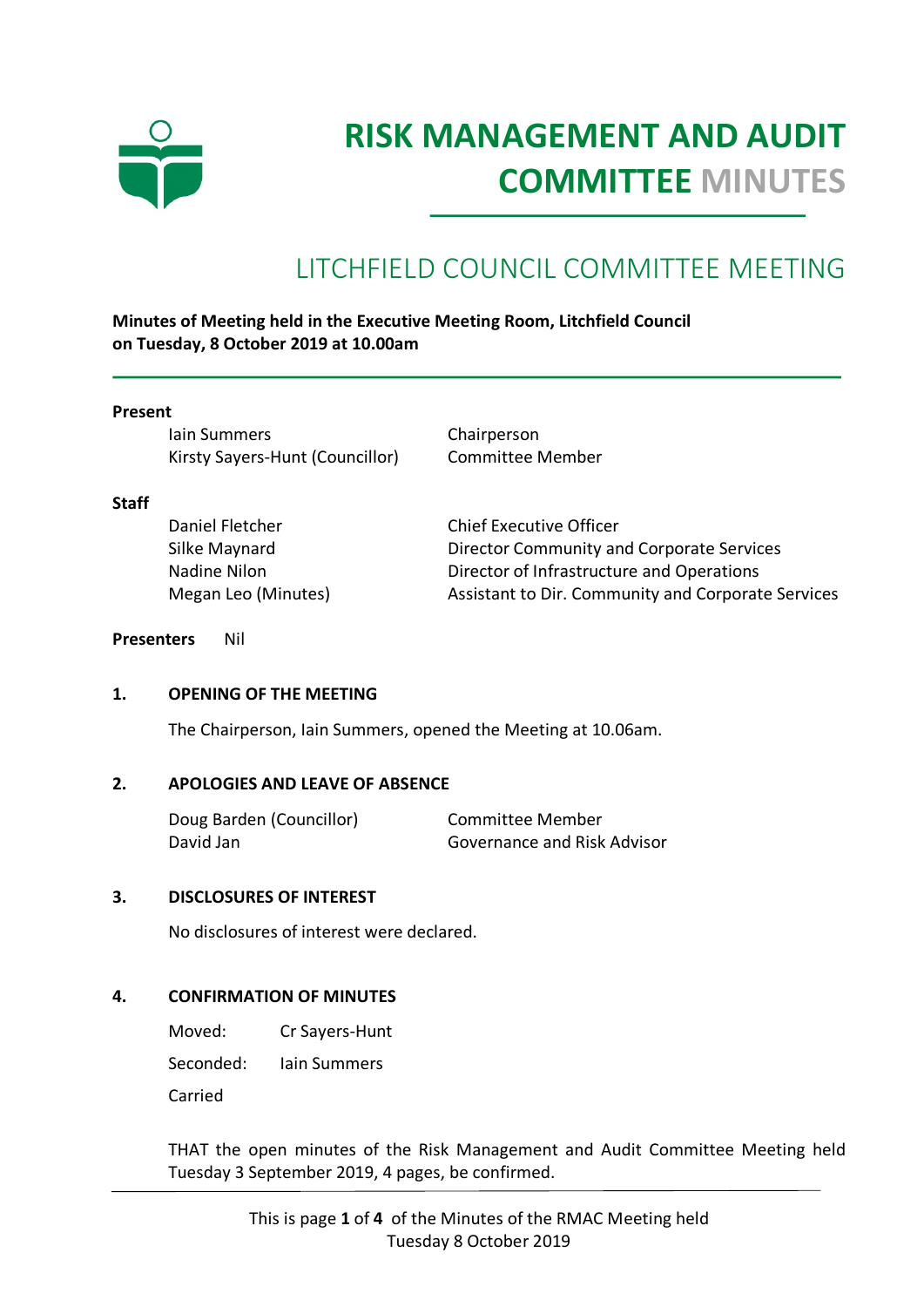#### **5. BUSINESS ARISING FROM THE MINUTES**

Moved: Cr Sayers-Hunt Seconded: Iain Summers Carried

## THAT

- 1. RMAC receives and notes the Action Sheet and accepts management responses to updates of actions.
- 2. Findings of the Internal Payroll Audit continue to be monitored.
- 3. RMAC receive the full (not as a link) Action Sheet of the Procurement Improvement Committee at its February 2020 meeting.

#### **6. PRESENTATIONS**

Nil.

## **7. ACCEPTING OR DECLINING LATE ITEMS**

Nil.

#### **8. OFFICERS REPORTS**

#### **8.1 Review of 2018/2019 Financial Statements**

Moved: Cr Sayers-Hunt

Seconded: Iain Summers

Carried

#### THAT RMAC:

- 1. Notes the preliminary Annual Financial Statements for 2018/2019 as they have been presented to the Auditors.
- 2. Meets with Auditors once their closing report is available to review final Annual Financial Statements as a continuation of this meeting.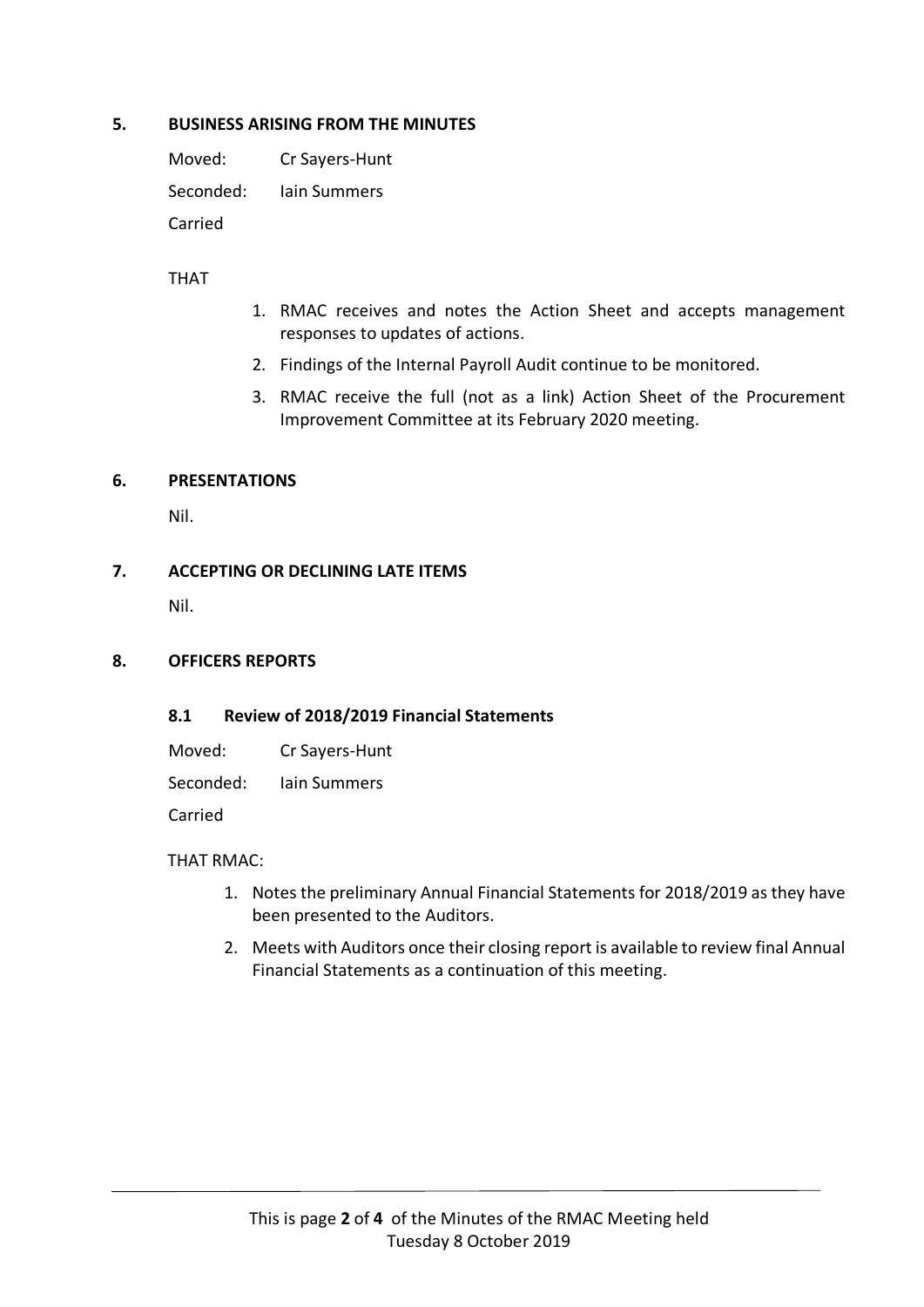# **8.2 Council response to Auditor's Interim Management Letter**

Moved: Cr Sayers-Hunt

Seconded: Iain Summers

Carried

# THAT RMAC:

- 1. Approves of the attached Management Response to the Interim Audit letter by Merit Chartered Accountants for the Financial year 2018/2019.
- 2. Receives an update on the ICT Policy progress at its February 2020 meeting.
- 3. Requests deadlines for management responses be added to show clear completion timeframes.

# **8.3 FIN09 Risk Management and Audit Committee**

Moved: Cr Sayers-Hunt

Seconded: Iain Summers

Carried

THAT RMAC considers the current terms of reference provided for in FIN09 Risk Management and Audit Committee policy adequate and recommends the following changes:

- 1. The review of the RMAC referred to in Section 4.5.1. be updated to require a review every four years;
- 2. Section 4.7.1 is removed;
- 3. Section 4.9.4.5 be updated to read "*Where appropriate, meet with an internal auditor as required without management present, to discuss any issues arising from an internal audit that has been conducted. In addition, the Internal Auditor shall be given the right of direct access to the Principle member of the committee*."; and
- 4. Section 4.12.1 be updated to reflect that the committee reviews the terms of reference at least once every four years.

# **9. OTHER BUSINESS**

Chair advised his current appointment ceases in November 2019. The committee committed to meeting with the External Financial Auditors prior to the incumbent Chairs potential departure.

# **10. CONFIDENTIAL ITEMS**

Nil.